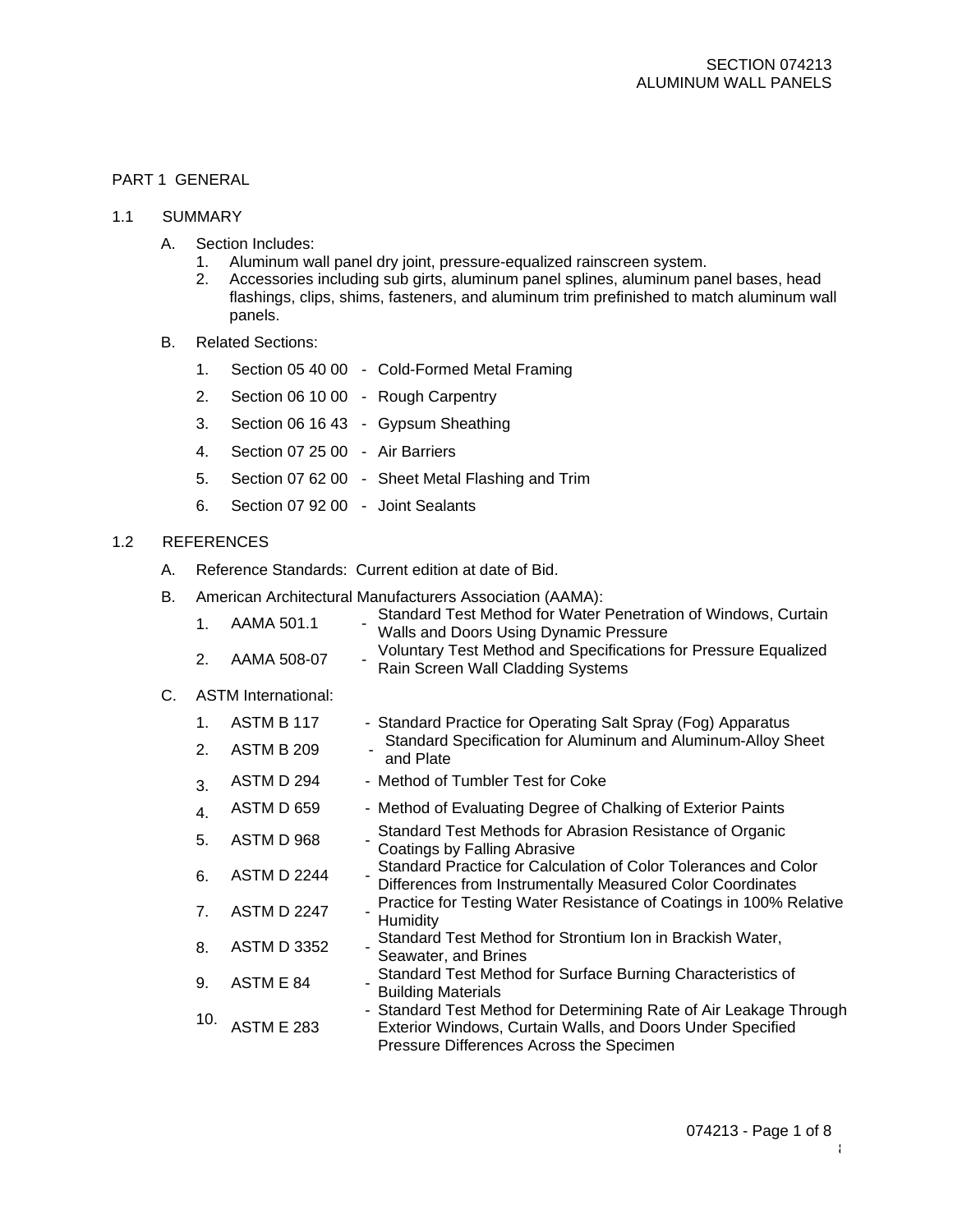- 11. ASTM E <sup>330</sup> - Standard Test Method for Structural Performance of Exterior Windows, Doors, Skylights and Curtain Walls by Uniform Static Air Pressure Difference
- 12. ASTM E <sup>331</sup> - Standard Test Method for Water Penetration of Exterior Windows, Skylights, Doors, and Curtain Walls by Uniform Static Air Pressure **Difference**

### 1.3 ADMINISTRATIVE REQUIREMENTS

- A. Coordination: Conform to provisions of Section 013113 for coordination with work of other Sections.
	- 1. Section 072500 for application of weather resistive barrier over exterior sheathing substrate specified. Section 061643 following installation of sub girt system as required to seal and make a continuous air barrier.
- B. Preconstruction Meetings: Conform to provisions of Section 013119.
	- 1. Attendance: Contractor, Applicator, Owner, Architect, and those specifically requested to attend.
		- a. Review and finalize construction schedule and verify availability of materials, installer's personnel, equipment, and facilities needed to make progress and avoid delays.
		- b. Review methods and procedures related to aluminum metal panel installation, including manufacturer's written instructions.
		- c. Examine support conditions for compliance with requirements, including alignment between and attachment to the structural members.
		- d. Review flashings, special details, wall penetrations, openings, and condition of other construction that will affect aluminum wall panels.
		- e. Review governing regulations and requirements for insurance, certificates, and tests and inspections if applicable.
		- f. Review temporary protection requirements for aluminum wall panel assembly during and after installation.
		- g. Review wall panel observation and repair procedures after aluminum wall panel installation.
	- 2. Meeting Time: Minimum 3 weeks prior to beginning work of this Section and related work affecting work of this Section.
	- 3. Location: Project Site.

### 1.4 DESIGN REQUIREMENTS

- A. Components: Designed and manufactured to withstand dead and live loads caused by positive and negative wind pressure acting normally to plane of aluminum wall panels in accordance with International Building Code, Chapter 16.
- B. Wall Panel Deflection: L/180.
- C. Perimeter Framing Deflection: L/180.
- D. Thermal Movement: Design system to accommodate vertical and horizontal thermal movement of components without causing distortion, excessive stress on fasteners, and oil canning when subjected to recurring temperature variations.
- E. Drainage: Design for positive drainage and condensation to exterior of wall panel system.
- F. Tolerance of Substructure: not to exceed 1/8 inch in 8 feet variation out of plane.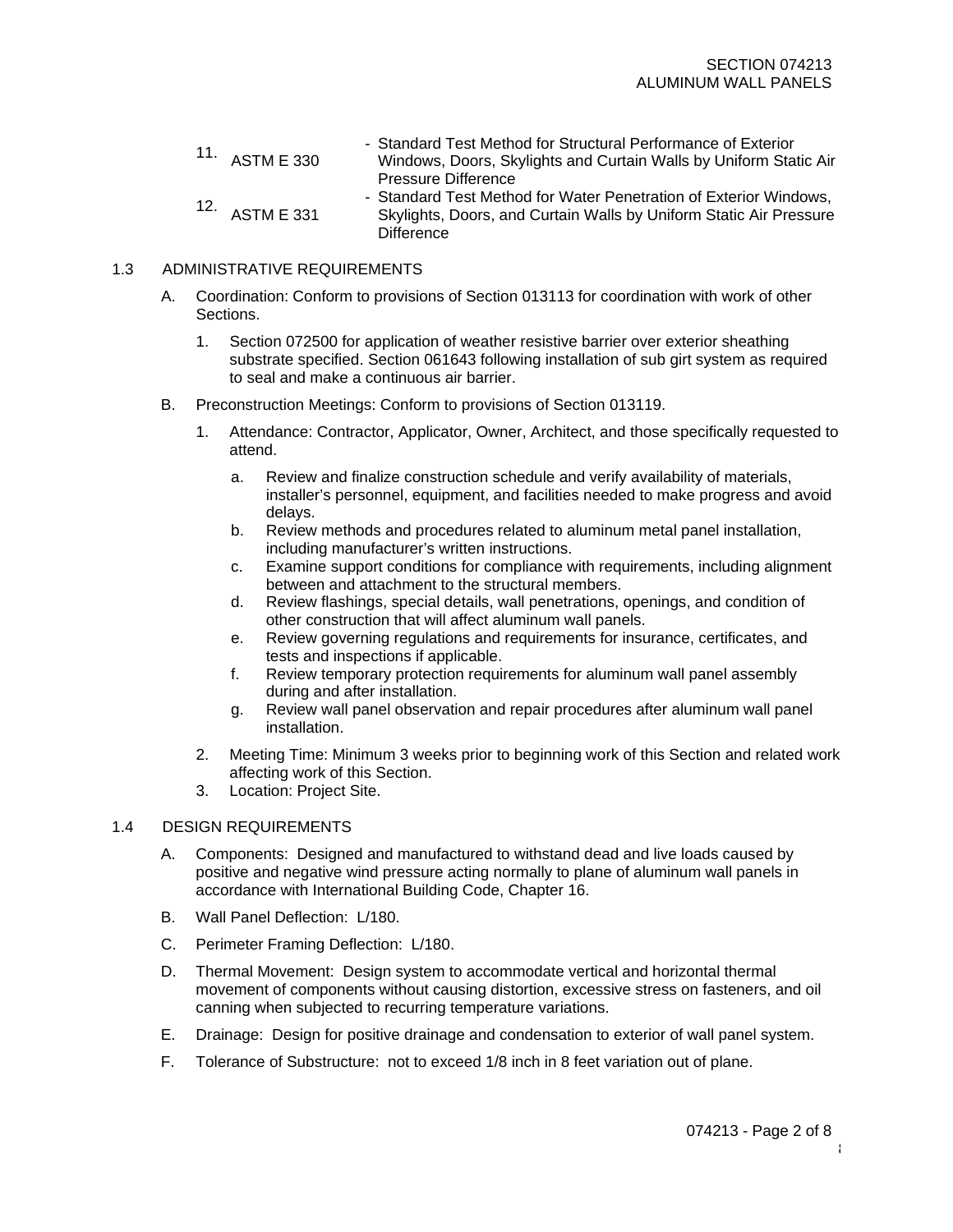### 1.5 PERFORMANCE REQUIREMENTS

- A. Provide following testing documentation. Testing documentation must be current and meet or exceed specified design and performance requirements, and documented and certified by an independent testing agency acceptable to Architect and applicable building code jurisdiction.
- B. Air Infiltration in accordance with ASTM E283 (at 1.57 pounds per square foot): 0.12 cubic feet per minute per square foot.
- C. Pressure Cycling in accordance with ASTM E1233 (100 cycles from 5 psf to 25 psf to 5 psf) Cycle Time Lag - 0.07 sec. Cycle Pressure Difference – 0.24 psf.
- D. Static Water Penetration in accordance with ASTM E331 (at 25.00 pounds per square foot): 0.3 square feet.
- E. Dynamic Water Penetration in accordance with AAMA 501.1 (at 25.00 pounds per square foot): 0.5 square feet.
- F. Static Pressure Water Resistance (at 25 pounds per square foot): No uncontrolled leakage.
- G. Uniform Load Deflection
	- 1. At +60.15 pounds per square foot design load: No damage.
	- 2. At -60.15 pounds per square foot design load: No damage.
- H. AAMA 508-14 Pass

#### 1.6 SUBMITTALS

- A. Submit under provisions of Section 013300.
- B. LEED Credits: Conform to Section 018113 for documentation of LEED Credits contributing to Certification of Project under USGBC LEED 2009 (Version 3.0) Green Building Rating System for sustainable building requirements.
- C. Product Test Reports: Indicate compliance of products with requirements from qualified, independent testing agency.
- D. Shop Drawings: Provide drawing details prepared by manufacturer or manufacturer's authorized agent showing openings and penetrations. Include details of each condition of installation and attachment. Provide details at a minimum scale of 1 ½ inch per foot of all required trim needed for complete installation. Provide shop drawings reflecting deviations from manufacturer's standard details and details differing from Contract Documents. Include components, metal panel profile, dimensions, joinery dimensions, configurations, and reason for deviation.
- E. Product Data: Manufacturer's technical data, installation instructions, standard detail drawings specific to this project, and accessories showing conformance with specified requirements.
- F. Product Samples: 2" x 3" showing specified finish for each specified wall.
- G. Manufacturer's Instructions: Indicate installation requirements, rough-in dimensions, special procedures, and conditions requiring special attention.
- H. Sample Warranty: Meet or exceed provisions specified by this Section.

### 1.7 QUALITY ASSURANCE

A. Manufacturer Qualifications: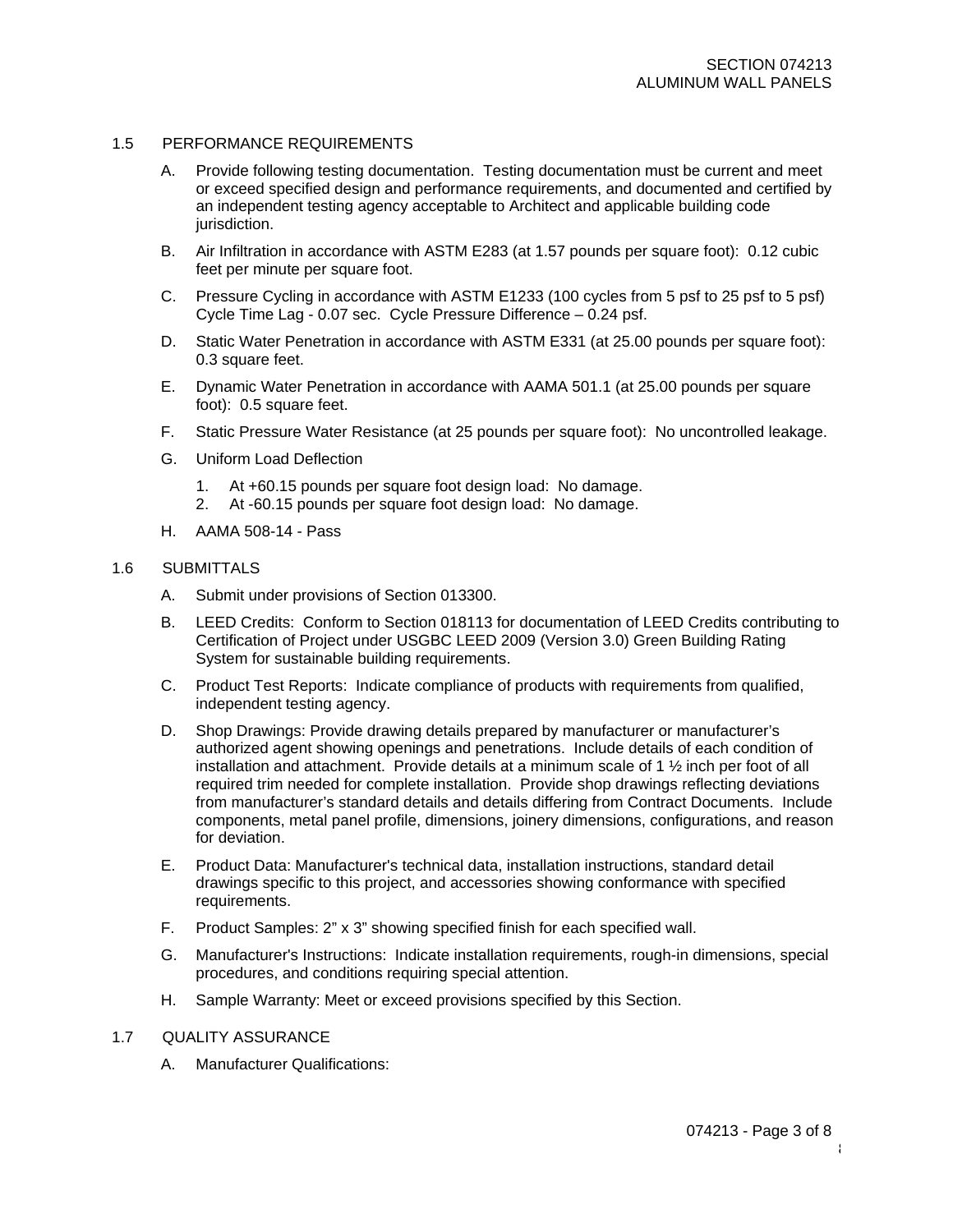- 1. Minimum of 10 years' experience in fabricating and supplying aluminum wall panel systems.
- 2. Provide review and approval of shop drawings differing from panel manufacturer's standard details prior to installation.
- B. Installer Qualifications:
	- 1. Able to document a minimum 7 years' experience installing commercial metal wall panel systems.
	- 2. Employ job-site foreman, with minimum of 3 years' experience supervising installation of metal wall panel work of this Section, dedicated to Work of this Contract.
	- 3. Foreman: Continuously on site for duration of work of this Section for this Project.
- C. Single Source Responsibility:
	- 1. Provide system and components for this Section under responsibility of single aluminum wall panel manufacturer.
	- 2. Perform aluminum wall panel and related flashing and sheet metal work by or under supervision of single installer.

### 1.8 WARRANTY

- A. Provide Warranties under provisions of Section 017836.
- B. Painted Finish Coatings Manufacturer/Applicator to Provide Twenty (20) Year Warranty of the Factory Applied Finish.
	- 1. Will not chip, crack or peel (lose adhesion) but does not include minute fracturing which may occur in proper fabrication of building parts.
	- 2. Will not chalk in excess of ASTM D-4214-89 number eight (8) rating, determined by the procedure outlined in AST< D-4214-89 specification test.
	- 3. Will not change color more than five (5) Delta-E Hunter units (square root of the sum of square Delta L, Delta A, and Delta B) as determined by ASTM method D-2244. It is acknowledged that fading or color changes may not be uniform if the surface are not equally exposed to the sun and elements.
- C. Contractor: 5-year labor warranty for panel installation, including, flashings, sealants, fasteners, and accessories to remain watertight and weatherproof.

### 1.9 DELIVERY, STORAGE, AND HANDLING

- A. Deliver components, sheets, aluminum wall panels, and other manufactured items to prevent damage or deformity. Package aluminum wall panels for protection during transportation and handling.
- B. Unload, store, and erect aluminum wall panels in a manner to prevent bending, warping, twisting, and surface damage.
- C. Store aluminum wall panels vertically, covered with suitable weather tight and ventilated covering. Store aluminum wall panels to ensure dryness, with positive slope for drainage of water. Do not store aluminum wall panels in contact with other materials that may cause staining, denting, or other surface damage. Do not allow storage space to exceed 120 degrees Fahrenheit.

### PART 2 PRODUCTS

- 2.1 SYSTEMS
	- A. Aluminum Wall Panels: Install concealed clips and/or fasteners over substrate system.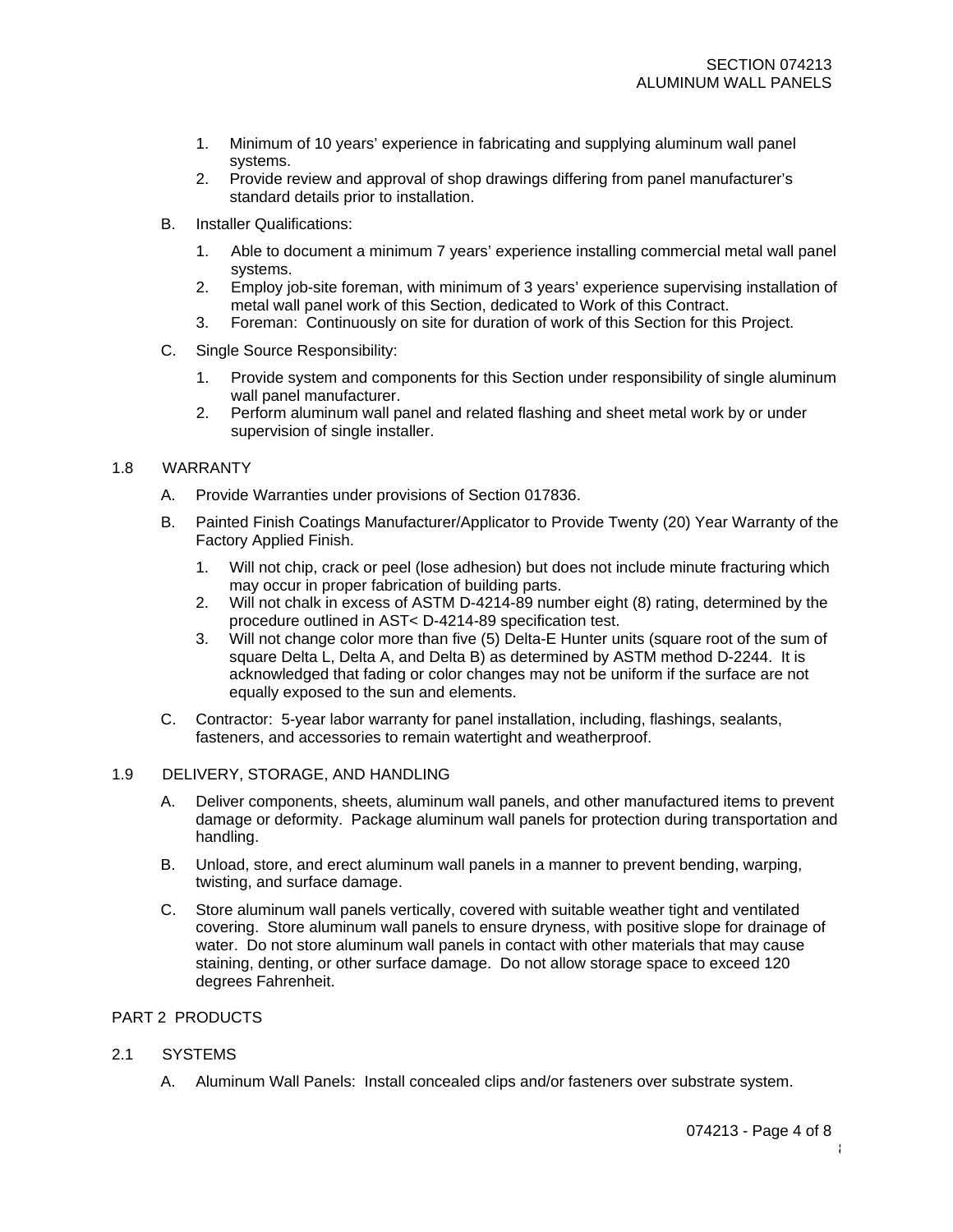### 2.2 MANUFACTURERS

- A. Subject to compliance with requirements, provide products manufactured by NorthClad Rainscreen Solutions, 11831 Beverly Park Rd, Bldg C, Everett, WA 98204, Telephone (425) 740-3702, E-mail: [dkillian@northclad.com](mailto:dkillian@northclad.com) or [thutchinson@northclad.com](mailto:thutchinson@northclad.com) Website: [www.northclad.com](http://www.northclad.com/)
	- 1. NorthClad AL PF:
		- 1) Aluminum plate, floating edge, on extrusions
	- 2. Panel Material Thickness: 0.125"
	- 3. Submit alternate tested systems by other manufacturers/fabricators to architect not less than 30 days prior to bid.

### 2.3 ALUMINUM PANEL MATERIALS

- A. Composition:
	- 1. Panel Skin Material: ASTM B209, Aluminum Association specification sheet 3003- H14/5052-H32 [5005-H34 for anodized finish].
	- 2. Aluminum Extrusions: ASTM B221 alloy 6063-T6.
- B. Tolerances:
	- 1. Panel bow not to exceed L/180 of panel overall dimension in width or length.<br>2. Panel dimensions allow for field adiustment and thermal movement.
	- Panel dimensions allow for field adjustment and thermal movement.
	- 3. Panel lines will be sharp, smooth, and free from warps or buckles.
- C. Condition: Panel surfaces will be free of scratches and marks caused during fabrication.
- D. Vapor Management: Install panels for control of condensation and ventilation of the rainscreen cavity.
- E. Expansion/Contraction: Engineer panels to permit required expansion and contraction using concealed anchors.

### 2.4 FASTENERS

- A. Installer supply fasteners as approved by fastener manufacturer and or engineer of record.
- B. Concealed Sheet Metal Fasteners: Climaseal coated or stainless steel self-drilling, selftapping, and as instructed by manufacturer and engineer of record.
- C. Fastener Lengths: Penetrate into cold formed metal framing and subgirts, and other metal framing systems per fastener manufacturer's recommendations.

### 2.5 SYSTEM COMPONENTS

A. Subgirts: Provide G90 galvanized steel of gauge and spacing required for metal wall panel system structural requirements as recommended by the engineer of record in accordance with approved shop drawings. To avoid galvanic reaction, separate dissimilar materials.

### 2.6 FLASHINGS

- A. Metal Flashing, Fascias, and Trim: 0.040 inch minimum, material, color, and finish as wall panels, conforming to provisions of Section 076000.
- B. Cutting and Fitting: Make neat, square, and true. Saw-cut or rout panels, de-burr edges, and clean filings from adjacent surfaces.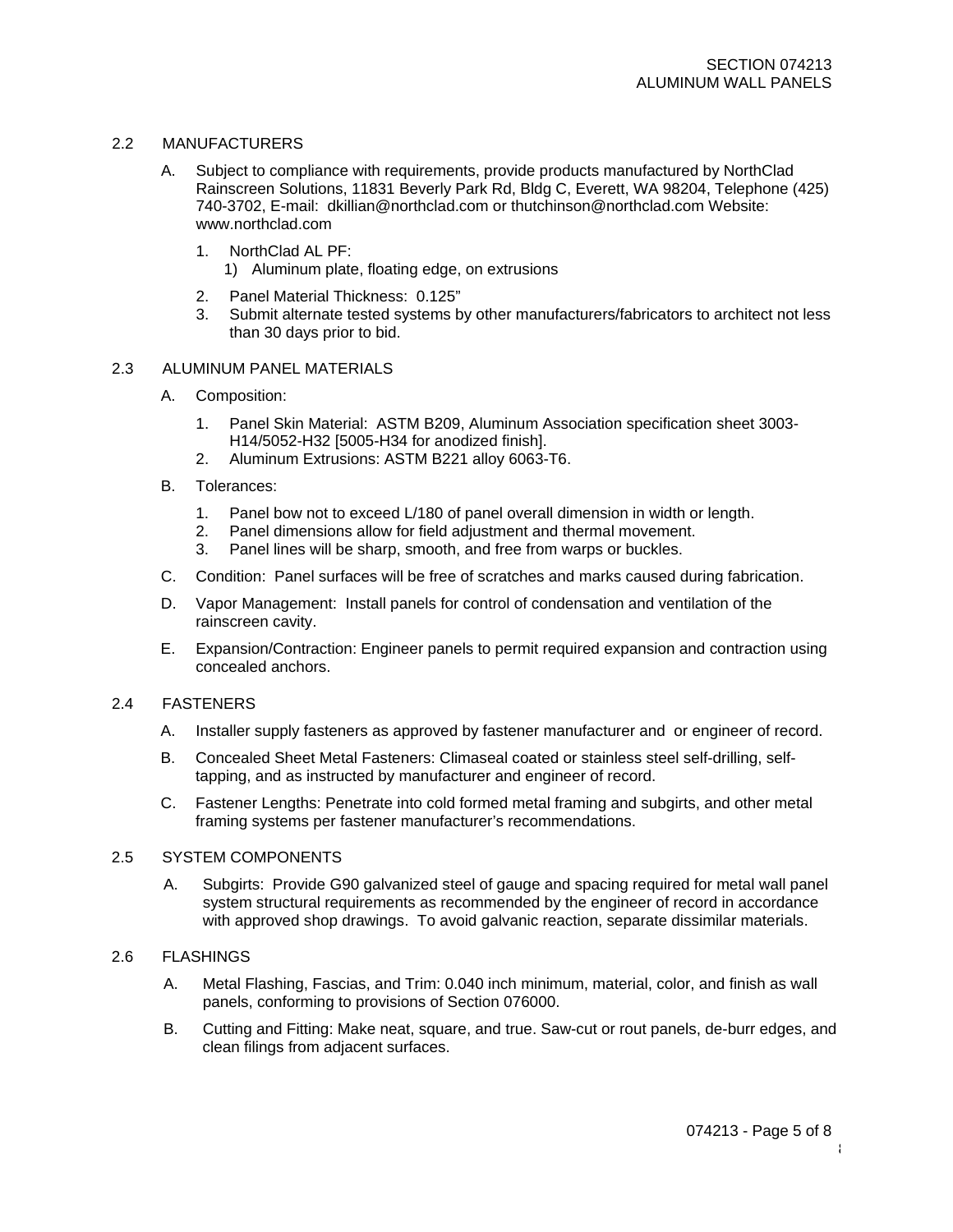## 2.7 SEALANTS

A. Conform to Section 07 92 00 and manufacturer's instructions.

## 2.8 FINISH

- A. Panel Finishes:
	- 1. Utilize coating with a spray-applied fluorocarbon resin with 70% Kynar<sup>®</sup> 500 resins.
	- 2. Number of Coats: 2-coat or (3 or 4 coat). Coating shall consist of a 0.2 mil prime coat, a 0.75 mil barrier coat, a 0.75 mil metallic/color coat containing 70% Kynar resins, and a 0.5 mil clear coat containing 70% Kynar resins (Note mil thickness is approximate.)
	- 3. Relevant to the color selected, material to be painted in accordance with either AAMA specification 2605 or 2604.
- B. Pencil Hardness ASTM D3352-74:
	- 1. Use an Eagle Turquoise HB-H pencil as a minimum.
- C. Impact Adhesion ASTM D294-84:
	- 1. No cracking or loss of adhesion in coating.
	- 2. Cure Test NCCA 11-18:
	- 3. Withstand 50+ double rubs of MEK.
- D. Humidity Resistance ASTM D2247-85:
	- 1. No blisters after 3,000 hours of 100% humidity at 95 degrees Fahrenheit.
- E. Salt Spray Resistance ASTM B117-85:
	- 1. After 3,000 hours of exposure to 5 percent salt fog at 95 degrees Fahrenheit, show few #8 blisters and less than 1/8" average creepage from scribe.
- F. Weatherometer Test ASTM D882-86/G23-88: No cracking, peeling, blistering, or loss of adhesion after 2,000 hours in coating.
	- 1. Chalking Resistance ASTM D659-86:
	- 2. No chalking greater that #8 after 10 years of Florida exposure at 45 degrees S.
	- 3. Color Change ASTM D2244-74:
	- 4. Color change not to exceed 5 NBS units after 10 years of Florida exposure at 45 degrees S.
	- 5. After 5,000 hours in Atlas Weatherometer, coating shall show no objectionable chalking or color change.
- G. Abrasion Resistance ASTM D968-81:
	- 1. Resist 65+/-15 liters/mil minimum of falling sand on coating.
- H. Anodized Finish (if specified):
	- 1. Class 1, Clear Anodic Finish: AA-M12C22A41 (mechanical finish: nonspecular as fabricated; chemical finish: etched, medium matte; anodic coating: Architectural Class 1, clear coating 0.018 mm or thicker) complying with AAMA 607.1.
	- 2. Class 1, Clear Anodic Finish: AA-M12C22A44 (mechanical finish: nonspecular as fabricated; chemical finish: etched, medium matte; anodic coating: Architectural Class 1 integrally colored or electrolytically deposited color coating 0.018 mm or thicker complying with AAMA 606.1 or AAMA 608.1.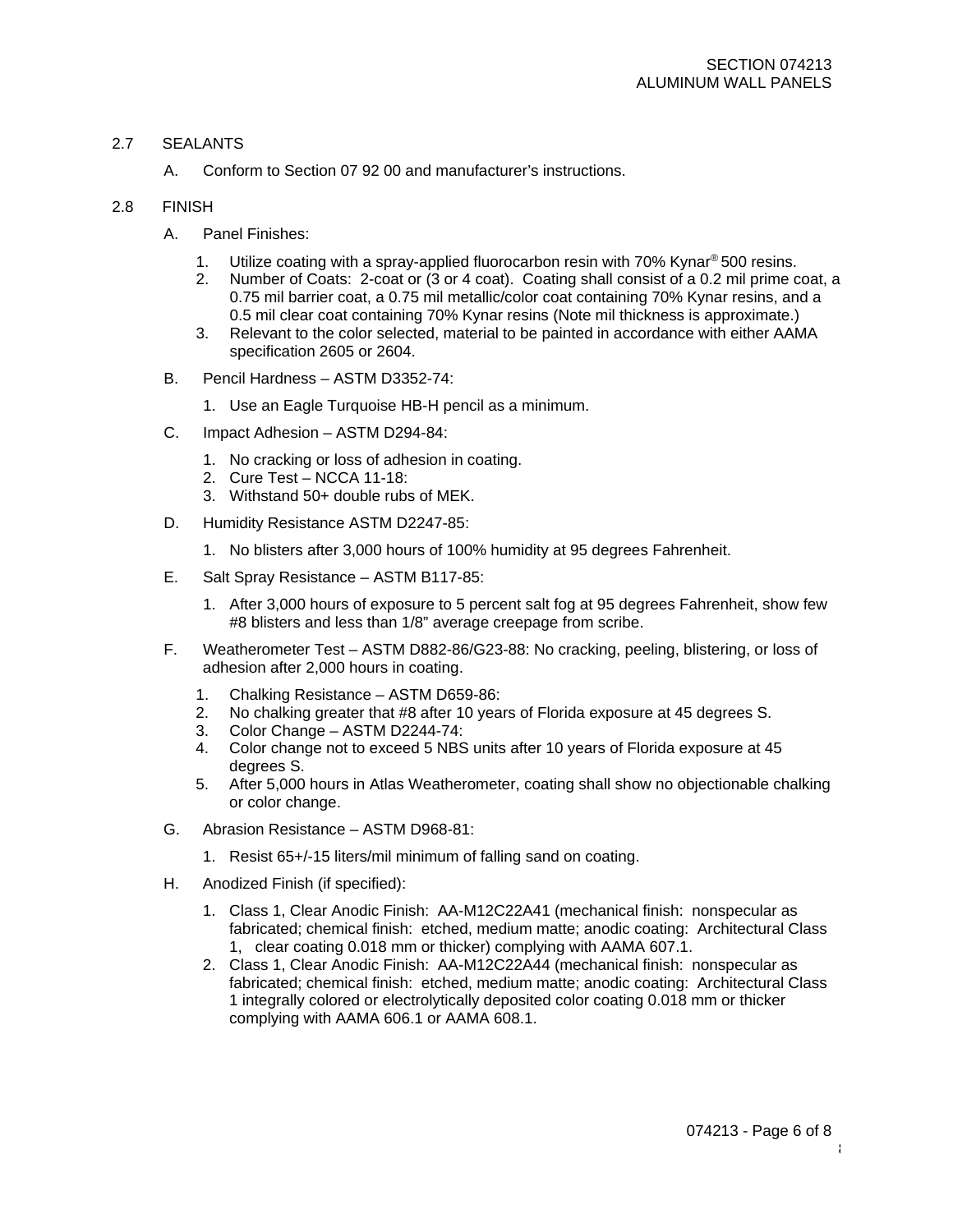### PART 3 EXECUTION

### 3.1 EXAMINATION

- A. Verify installation conditions satisfactory to receive work of this Section before beginning.
- B. Verify substrate installation complete, flat, and true to plane.

### 3.2 PREPARATION

- A. Field Measurements: Installer verify prior to fabrication of metal panels and flashings.
- B. Electrolytic Protection: Treat contacting surfaces of dissimilar metal of different galvanic range with non-absorptive tape, or gaskets.
- C. Protect surrounding areas and surfaces to preclude damage during work of this Section.
- D. Lay out work before beginning installation as necessary for true, plumb, and aligned panel installations. Verify locations of joints and panel lengths.

### 3.3 INSTALLATION

- A. Conform to manufacturer's instructions and provisions of Contract Documents.
- B. Install to allow thermal movement of metal panels.

## 3.4 SUBGIRTS AND FASTENERS

- A. Space, locate, align, and fasten subgirt hat channel framing over gypsum sheathing after application of air barrier specified by Section 072500.
- B. Install fasteners in lengths and locations to penetrate hat channels and structural metal wall framing or as indicated in approved shop drawings.
- C. Torque screws as necessary for snug fit. Do not over torque.

### 3.5 METAL WALL PANELS

- A. Lock panels in place to engage interlocking seams.
- B. Do not stretch or compress interlocks.
- C. Secure panels in place with panels aligned and without warp or deflection.
- D. Make cutting and fitting neat, square, and true. Where required saw cut, de-burr edges, and clean filings from adjacent surfaces. No torch cutting permitted.

### 3.6 PANEL GIRTS AND FASTENERS

- A. Space, locate, and align for even distribution of exposed fasteners, as instructed by manufacturer and engineer of record.
- B. Install fasteners in lengths and locations to penetrate per fastener manufacturer's instructions.
- C. Torque screws as necessary for snug fit. Do not over-torque to prevent damage to panels.

### 3.7 FLASHINGS

A. Install flashings as necessary to seal and close ends and to restrict water penetration behind wall panels.